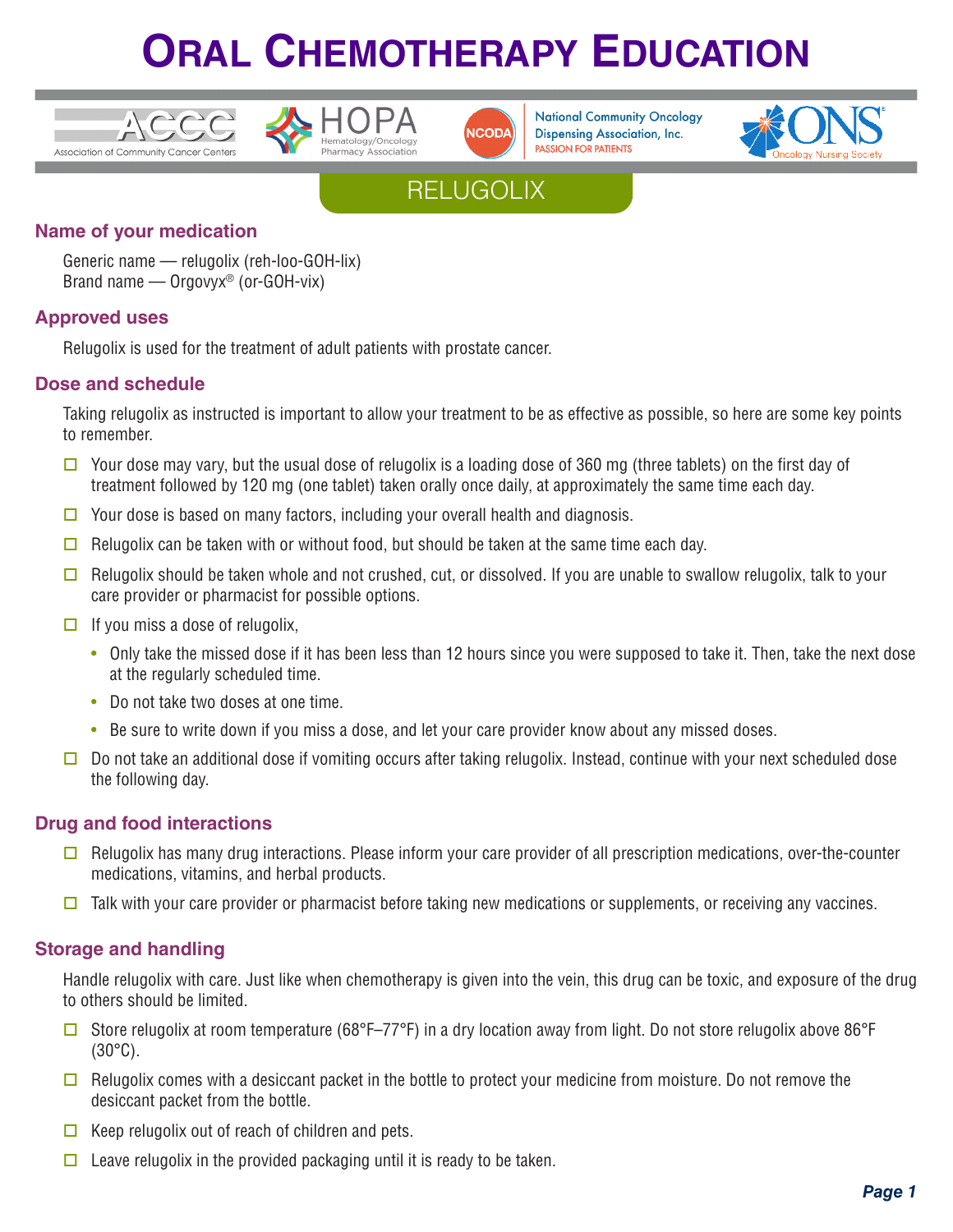



**National Community Oncology Dispensing Association, Inc. PASSION FOR PATIENTS** 



## **RELUGOLIX**

- Whenever possible, you should give relugolix to yourself and follow the steps below. If a family member, friend, or caregiver needs to give the relugolix to you, they also need to follow these steps:
	- 1. Wash hands with soap and water.

 $\lambda$  $\epsilon$ 

Association of Community Cancer Centers

- 2. Put on gloves to avoid touching the medication. (Gloves are not necessary if you give the drug to yourself.)
- 3. Gently transfer the relugolix from its package to a small medicine or other disposable cup.
- 4. Administer the medicine immediately by mouth with water.
- 5. Remove gloves and do not use them for anything else.
- 6. Throw gloves and medicine cup in household trash.
- 7. Wash hands with soap and water.
- $\Box$  A daily pill box or pill reminder is not recommended to be used with relugolix.
- **□** If you have any unused relugolix, **do not** throw it in the trash and **do not** flush it down the sink or toilet. Talk to your care provider or pharmacist about proper disposal of relugolix.
- $\square$  If you are traveling, put your relugolix's packaging in a separate sealed plastic bag. Ask your pharmacist if any additional travel precautions are needed.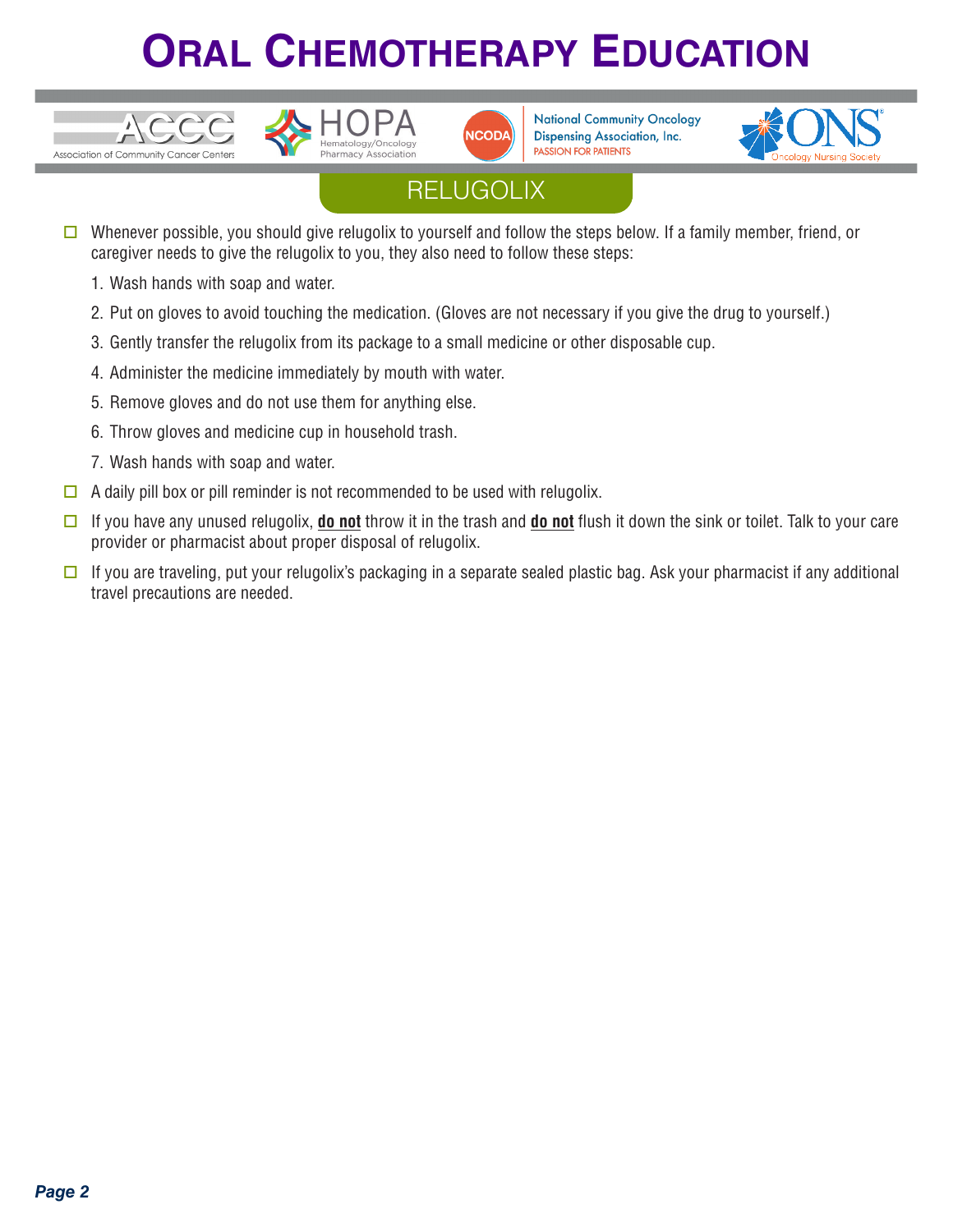





**National Community Oncology Dispensing Association, Inc. PASSION FOR PATIENTS** 



## **RELUGOLIX**

#### **Side Effects of Relugolix**

Below are common side effects that have been known to happen in about one-third or more of patients taking relugolix are listed on the left side of this table. You **MAY NOT** experience these side effects. Options to help manage any side effects that do occur are included on the right side of this table. These should be discussed with your care provider. If you experience any side effect you cannot manage or that is not listed here, contact your care provider.

| <b>Possible Side Effect</b>                                                                                                                         | <b>Management</b>                                                                                                                                                                                                                                                                                                                                                                                                                                                                                                                                                            |
|-----------------------------------------------------------------------------------------------------------------------------------------------------|------------------------------------------------------------------------------------------------------------------------------------------------------------------------------------------------------------------------------------------------------------------------------------------------------------------------------------------------------------------------------------------------------------------------------------------------------------------------------------------------------------------------------------------------------------------------------|
| <b>Hot flashes (sudden</b><br>sweating and feelings<br>of warmth)                                                                                   | If hot flashes are bothersome:<br>Mild, regular exercise program may help. Consult first with your care provider.<br>$\bullet$<br>Try staying in a cool environment.<br>• Wear layers so that you can remove outer layers when experiencing a hot flash.<br>• Avoid or limit caffeine, spicy food, alcohol, and stress, which may worsen hot flashes.<br>Inform your care provider if your hot flashes are bothersome as there may be medications that<br>can help.                                                                                                          |
| <b>Muscle or joint pain or</b><br>weakness                                                                                                          | • Keep a diary of your pain, including a description of when and where the pain is occurring,<br>what it feels like, and how long it lasts.<br>Stay as active as possible, but know that it is OK to rest as needed, too.<br>• Tell your care provider if pain interferes with your activity.<br>If the pain or weakness bothers you, ask your provider what you may use to help with this<br>discomfort. Take only pain medication that has been prescribed or recommended by your care<br>provider.                                                                        |
| <b>Fatigue</b>                                                                                                                                      | You may be more tired than usual or have less energy.<br>Stay as active as possible, but know it is OK to rest as needed.<br>Try to do some activity every day.<br>$\bullet$<br>Plan your activities, and do them at a time of day when you feel a bit more energetic.<br>• Avoid operating heavy machinery if you feel too tired.                                                                                                                                                                                                                                           |
| <b>Changes in</b><br>electrolytes and other<br>laboratory values<br>High glucose (blood<br>sugar) levels<br>High triglyceride<br>(blood fat) levels | Changes in some laboratory values may occur and will be monitored by a simple blood test.<br>• You may not feel any symptoms if the changes are mild, and they usually are not a sign of a<br>serious problem.<br>More severe changes may occur, which can be a sign of a serious problem.<br>$\bullet$<br>Notify your care provider if you have any of the following:<br>Shortness of breath<br>• Chest discomfort<br>Weakness or fatigue<br>$\bullet$<br>New aches and pains<br>• Headaches<br><b>Dizziness</b><br>$\bullet$<br>Swelling of your legs or feet<br>$\bullet$ |
| Continued on the next page                                                                                                                          |                                                                                                                                                                                                                                                                                                                                                                                                                                                                                                                                                                              |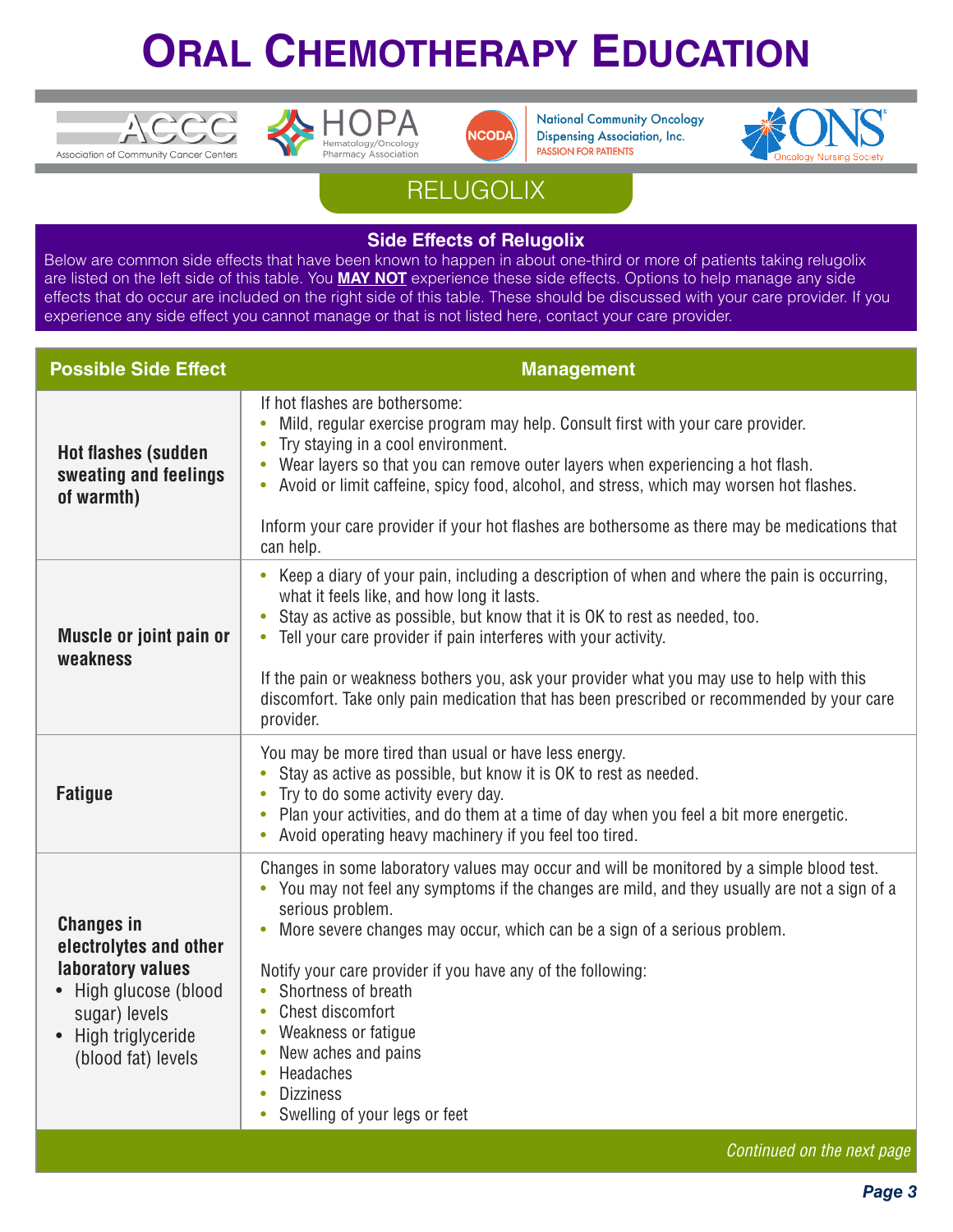



**National Community Oncology Dispensing Association, Inc. PASSION FOR PATIENTS** 



## **RELUGOLIX**

### **Serious side effects of relugolix**

 $VCCC$ 

Association of Community Cancer Center

- $\Box$  Relugolix may cause rare but serious side effects, including the following:
	- Changes in the electrical activity of your heart (QT prolongation); your healthcare provider may check your body salts (electrolytes) and the electrical activity of your heart during treatment. Tell your healthcare provider right away if you get any signs or symptoms of QT prolongation, including dizziness, fainting, the feeling that your heart is pounding or racing (palpitations), and chest pain.

If you experience ANY uncontrolled side effect, call your physician or healthcare center immediately:

### \_\_\_\_\_\_\_\_\_\_\_\_\_\_\_\_\_\_\_\_\_\_\_\_\_\_\_\_\_\_\_\_\_\_\_\_\_\_\_\_\_\_\_\_\_\_\_\_\_\_\_\_\_\_\_\_\_\_\_\_\_\_\_\_\_\_\_ **(INSTITUTIONAL CONTACT INFO)**

### **Handling body fluids and waste**

Since relugolix remains in your body for several days after it is taken, some of the drug may be present in urine, stool, sweat, or vomit. Once you have started to take relugolix, it is important to follow the instructions below every day for as long as your treatment lasts. This is to keep yourself, loved ones, and the environment as safe as possible.

- $\Box$  Pregnant women should avoid touching anything that may be soiled with body fluids from the patient.
- $\Box$  Toilet and septic systems
	- You may use the same toilet, septic tank, and/or sewer that you usually use. If you have a low-flow toilet, close the lid and flush twice to ensure all waste has been discarded.
	- If the toilet or toilet seat becomes soiled with urine, stool, or vomit, clean the surfaces before other people use the toilet.
	- Wash hands with soap and water after using the toilet.
- $\Box$  If you need a bedpan, be sure your caregiver knows to wear gloves to assist with cleanup and to wash the bedpan with soap and water every day.
- $\Box$  If you do not have good control of bladder or bowels, use a disposable pad with a plastic back, a diaper, or a sheet to absorb body waste.
- **D** Wash any skin that has been exposed to body waste or relugolix with soap and water.
- $\Box$  Linens or clothing that are soiled with body fluids or body waste should be washed separately from other linens and clothing. If you do not have a washer, place the soiled linens in a plastic bag until they can be washed.
- Wash hands with soap and water after touching linens or clothing that may be soiled with body fluids.

### **Pregnancy, sexual activity, and contraception**

- $\Box$  Relugolix may cause fertility problems in men, which may affect your ability to father children. Talk to your healthcare provider if this is a concern for you.
- $\Box$  Men should not get a partner pregnant while taking relugolix.
- $\Box$  Men and women of childbearing age and potential should use effective contraception during therapy and for a minimum of 2 weeks after the last dose of relugolix.
- $\Box$  Effective contraception could include one or more of the following: oral contraceptive, barrier methods, etc.